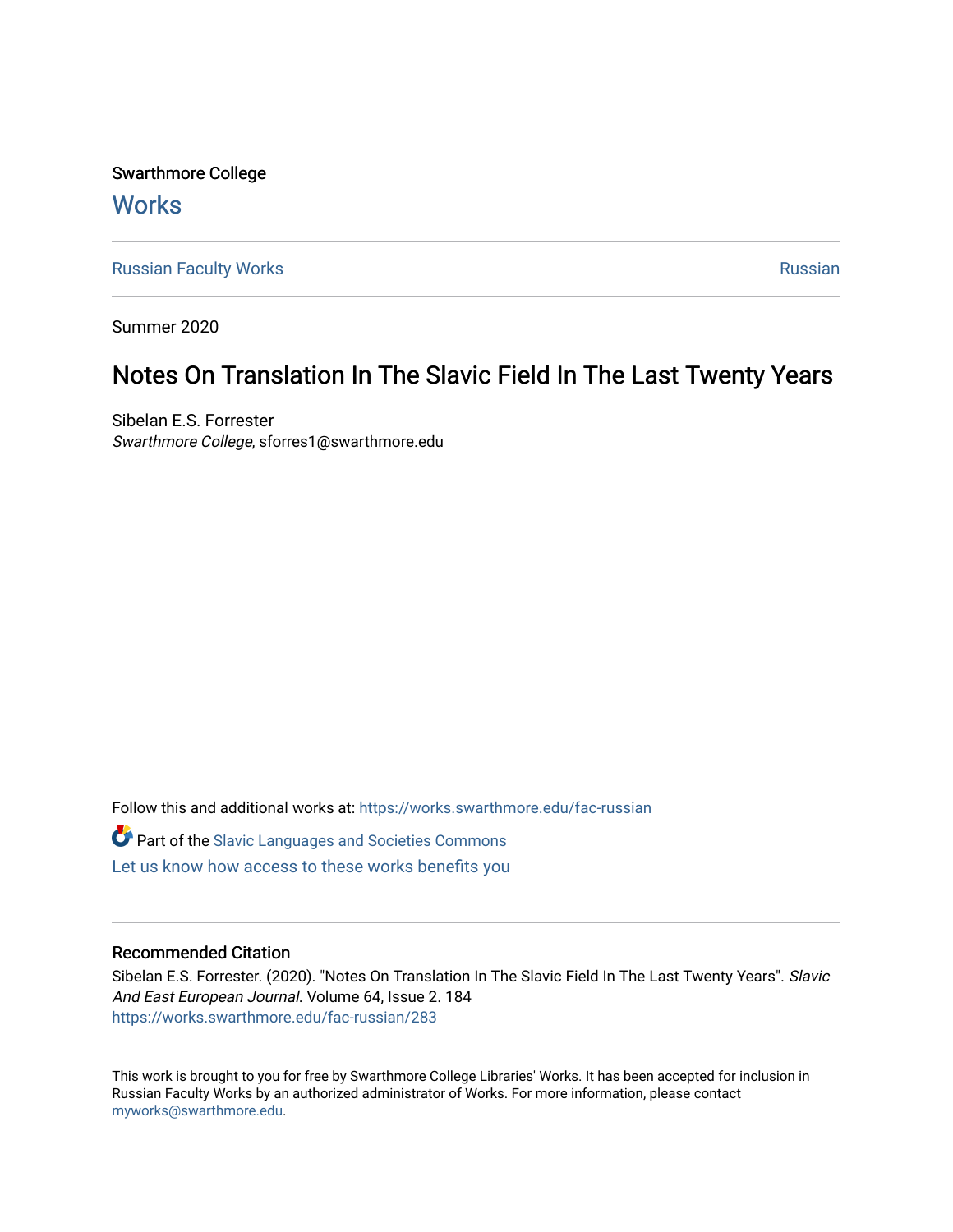## NOTES ON TRANSLATION IN THE SLAVIC FIELD IN THE LAST TWENTY YEARS

## Sibelan Forrester, Swarthmore College AATSEEL President, 2007–2008

Translation has always been part of our field, and it is one of the ways our field interconnects with the literary world. Even if we ourselves do not become translators, our students do. Translators can have various motives, besides the honoraria:

- at a minimum, translating the words or bits of discourse that we are citing or analyzing in a piece of scholarship;
- wanting to teach something to students who do not know the language;
- wanting to bring new or neglected authors into world literature;
- and as a subset of that: wanting to present writers whose identities or backgrounds may make them especially interesting to North American readers and students. We may both respect the established canon of the language we work from, and also want to influence the status of writers whose work we think has not been adequately valued locally.

Looking at Slavic and East European studies today, I see signs of increased support for translators and translations. In our various professional associations, the ATA (American Translators Association) has vibrant groups of literary translators, some of whom pay their bills with technical or legal translation; the 2019 conference of ALTA (the American Literary Translators Association) was attended by translators from Croatian, Czech, Polish, Serbian, Slovak—and Uzbek!—as well as a significant contingent working from Russian. There has been a recurring series of valuable translation panels at ASEEES, and a translation workshop for many years now at AATSEEL itself: in 2020 it was organized by Ainsley Morse, and the text to play with was part of the autobiography of Archpriest Avvakum. Many of us have seen evidence that hiring committees and committees on promotion and tenure are taking translation more seriously as part of a candidate's dossier—as work that combines scholarly and artistic elements.

Things a fan of translation might notice: for many poetry translators, there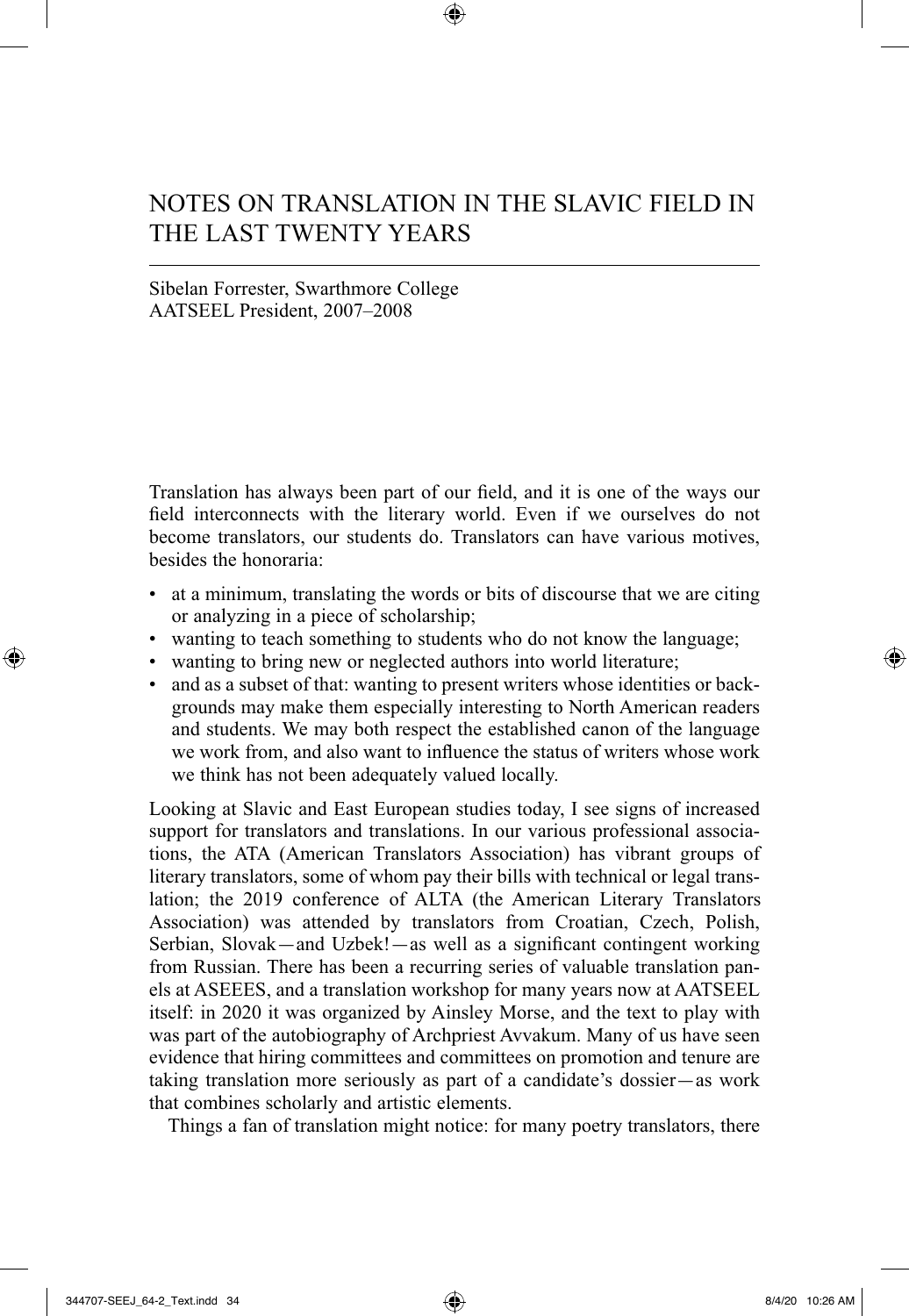has been a move back to metrical regularity. If not "congruent" translation, at least recognition and (re)production of patternedness, according with the position of metrical or rhyming poetry in the home tradition. Another and more general shift takes place as works go out of copyright, making it possible for new versions to appear. Even for nineteenth-century classics, earlier translations that seem no longer usable are revised for new editions or are retranslated. Publishers see that money is to be made on the classics, especially of Russian literature, which is often taught (in translation of course) outside of Russian or Slavic departments.

Once you have multiple versions of a work, you can teach it in quite different ways. Anyone who now teaches the best-known works by Dostoevsky, Tolstoy, Bulgakov, and even Zamyatin can engage students who don't know the original language in questions of translation—and comparing versions can stimulate new kinds of scholarship for us as well. The wealth of choices also imposes a new set of obligations: people want to know which one you would recommend. And fair enough, when there are so many and we are the specialists. The potential for comparing and contrasting different versions opens up possibilities for our own scholarship as well.

A few years back there were about twenty published translations of Pushkin's *Evgenii Onegin* listed in WorldCat: the work has emerged as something like Dante's *Inferno*, as poets and others compete to make their own versions of a long and very challenging work. The translators of *Onegin* are not just striving to convey the music and indeed the genius of the original, but taking it as test of mastery.

I've noticed too a growing body of really, really good versions of Tsvetaeva—who is not at all an easy poet to translate into English.

Importantly, also, there is more translating being done from other Slavic and East European languages into English. The end of the Cold War **finally** meant more attention to the entities that had been subsumed or obscured by the USSR and the "Eastern Bloc"—and now Svetlana Alexievich is a Nobel Prize laureate. Just from Polish, recent Nobel Prizes in Literature have honored Wisława Szymborska and Olga Tokarczuk. The prizes get wide publicity, and no author can be considered for them if their work doesn't exist in good translations. Thanks to translators like Clare Cavanagh, Bill Johnston, Jennifer Croft and Antonia Lloyd-Jones, Polish literature must clearly be seen as not merely a literature with major writers, but as a major literature in itself. I intentionally stress Polish here because I don't work on it myself—and yet I know about these people and their work. Translations by SCHOLARS provide deeply knowledgeable versions and feed right back into the scholarship of the translators and their own and other people's teaching.

North American graduate programs are producing exciting young scholars who have linguistic cred not only in Russian, but in other languages as well, and who are qualified to do serious work with these literatures. Literature may